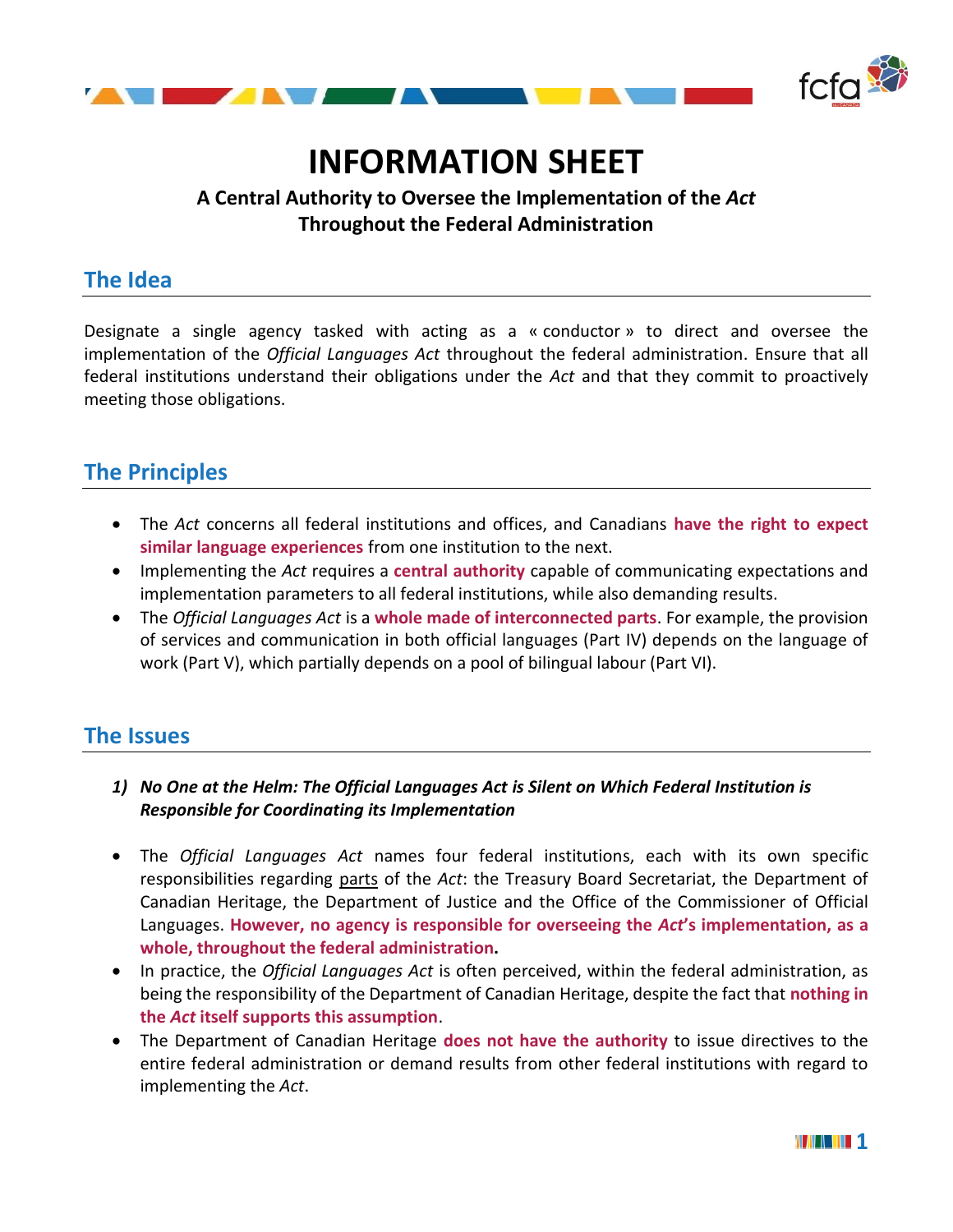

• In fact, Canadian Heritage manages programs just like any other federal institution. As a result, it finds itself in a peer-to-peer relationship and as such **unable to make demands** from other institutions managing their own programs.

#### *2) With No One at the Helm, Federal Institutions are Left to Find Their Own Way, and Some Have Gone Off Course.*

- In the absence of a central authority responsible for establishing principles and guidelines, federal institutions are **left to their own devices and to decide for themselves** how they will implement the *Official Languages Act*.
- Within each individual federal institution, the level of implementation of the *Act* **can vary significantly** from one office or section to the next.

#### **Example**

In 2012-2013, as part of its efforts to control the deficit, the government required all federal institutions to reduce their expenditures by between 5 and 10 percent. In the context of this exercise, no one considered the **cumulative impact** of each institution's cuts on the bilingual capacity of the federal administration as a whole.

- The implementation of the *Act* often **rides on the determination and leadership of an individual manager**. When that person leaves, the federal institution's performance in terms of official languages begins to wane.
- Within the federal administration, no one has a **global view** of the implementation of the *Official Languages Act*.
- The level of consultation and participation of official language minority communities in the development of policies and programs also varies substantially, and sometimes does not occur at all.

#### **The Solution**

- The Treasury Board is currently responsible for parts IV, V and VI of the *Official Languages Act*. It is in an **ideal position to coordinate the overall implementation** of the *Act*.
- The Treasury Board already possesses the broad, binding and horizontal authority required to develop and monitor policy and procedures. These are precisely the levers needed to successfully implement the *Official Languages Act*, provided that **changes are made to the wording of the**  *Act* **with regard to the Board's responsibilities**. Specifically, instead of authorizing the Treasury Board to take action ("may"), the *Act* must require it to do so ("shall").